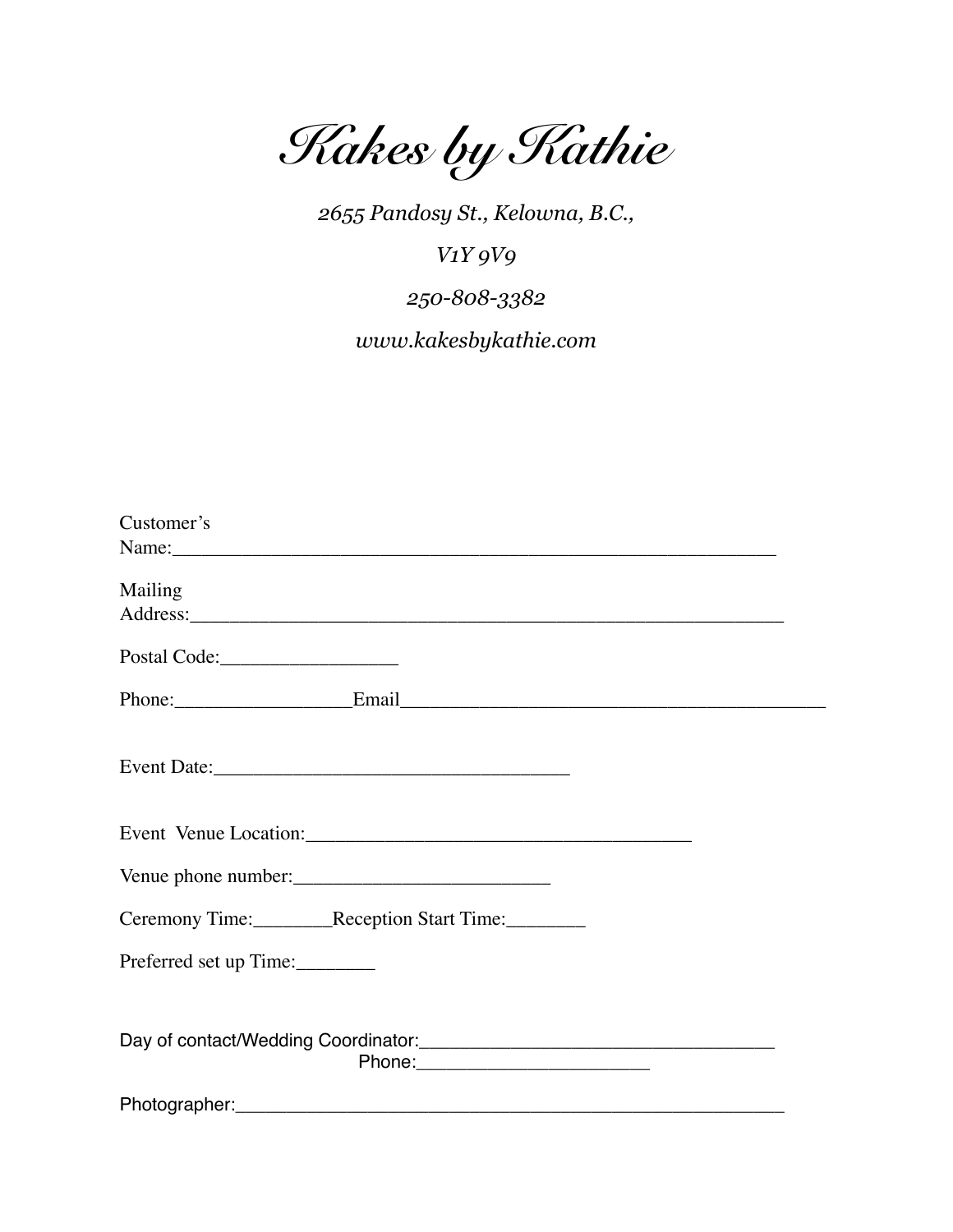## **CAKE**

| Number of Servings: No. of Tiers: |  |               |  |
|-----------------------------------|--|---------------|--|
|                                   |  |               |  |
|                                   |  |               |  |
|                                   |  |               |  |
|                                   |  |               |  |
|                                   |  |               |  |
|                                   |  |               |  |
|                                   |  |               |  |
|                                   |  |               |  |
|                                   |  |               |  |
|                                   |  |               |  |
|                                   |  |               |  |
|                                   |  |               |  |
|                                   |  |               |  |
|                                   |  |               |  |
| <b>Cupcakes</b>                   |  | <b>Donuts</b> |  |
|                                   |  |               |  |
|                                   |  |               |  |
|                                   |  |               |  |
|                                   |  |               |  |
| <b>Tarts</b>                      |  |               |  |
|                                   |  |               |  |
|                                   |  |               |  |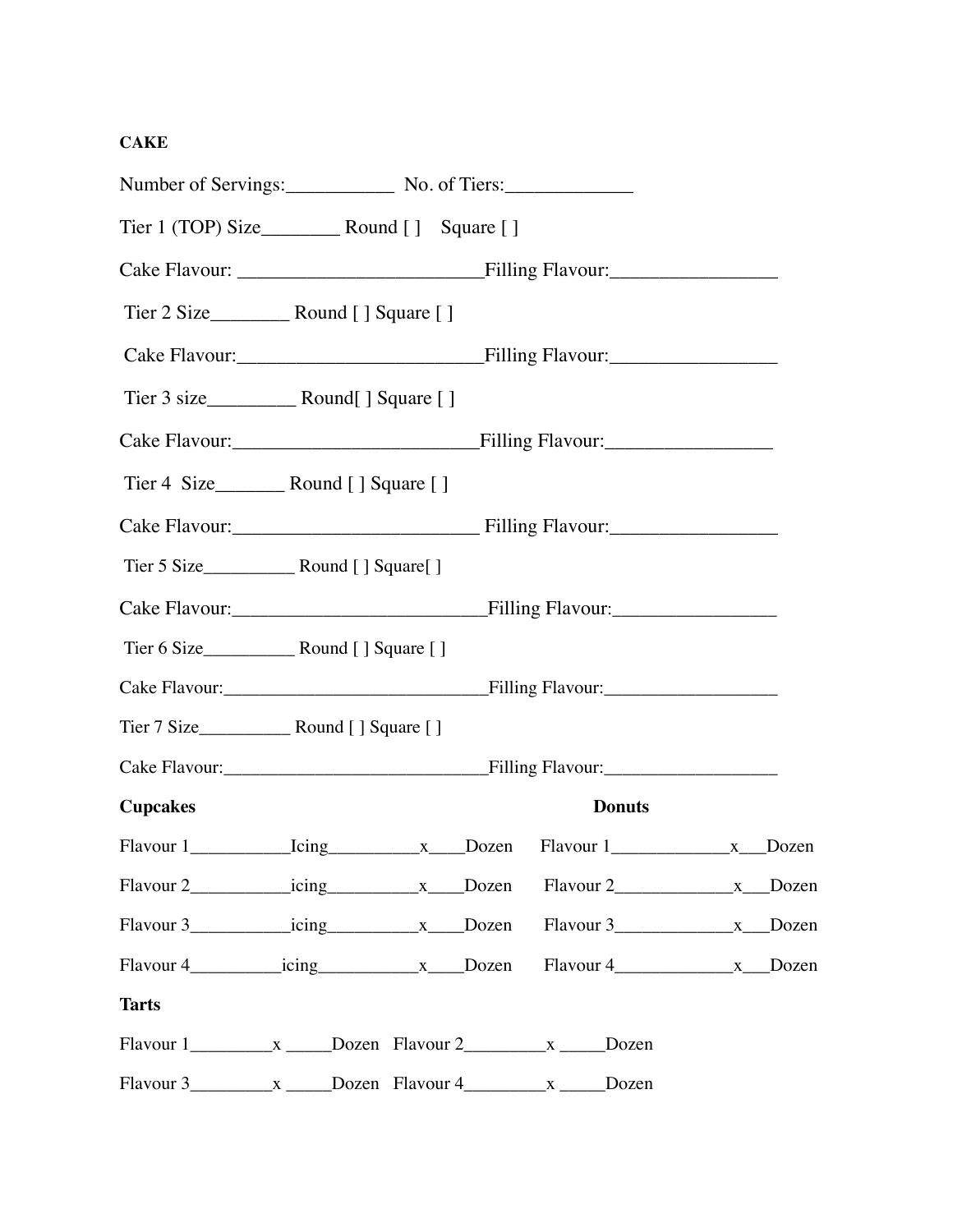# Design

| Main Colour:<br><u> </u>                                                                                                           | Accent colour: |
|------------------------------------------------------------------------------------------------------------------------------------|----------------|
| Ribbon Colour:                                                                                                                     |                |
| Flowers:<br><u> 1980 - Jan Samuel Barbara, margaret e</u> n 1980 eta eta 1980 eta 1980 eta 1980 eta 1980 eta 1980 eta 1980 eta 198 |                |
| Florist                                                                                                                            | Phone          |

\*Please note:If your design includes fresh flowers you must request them from your florist unless otherwise arranged with *Kakes by Kathie*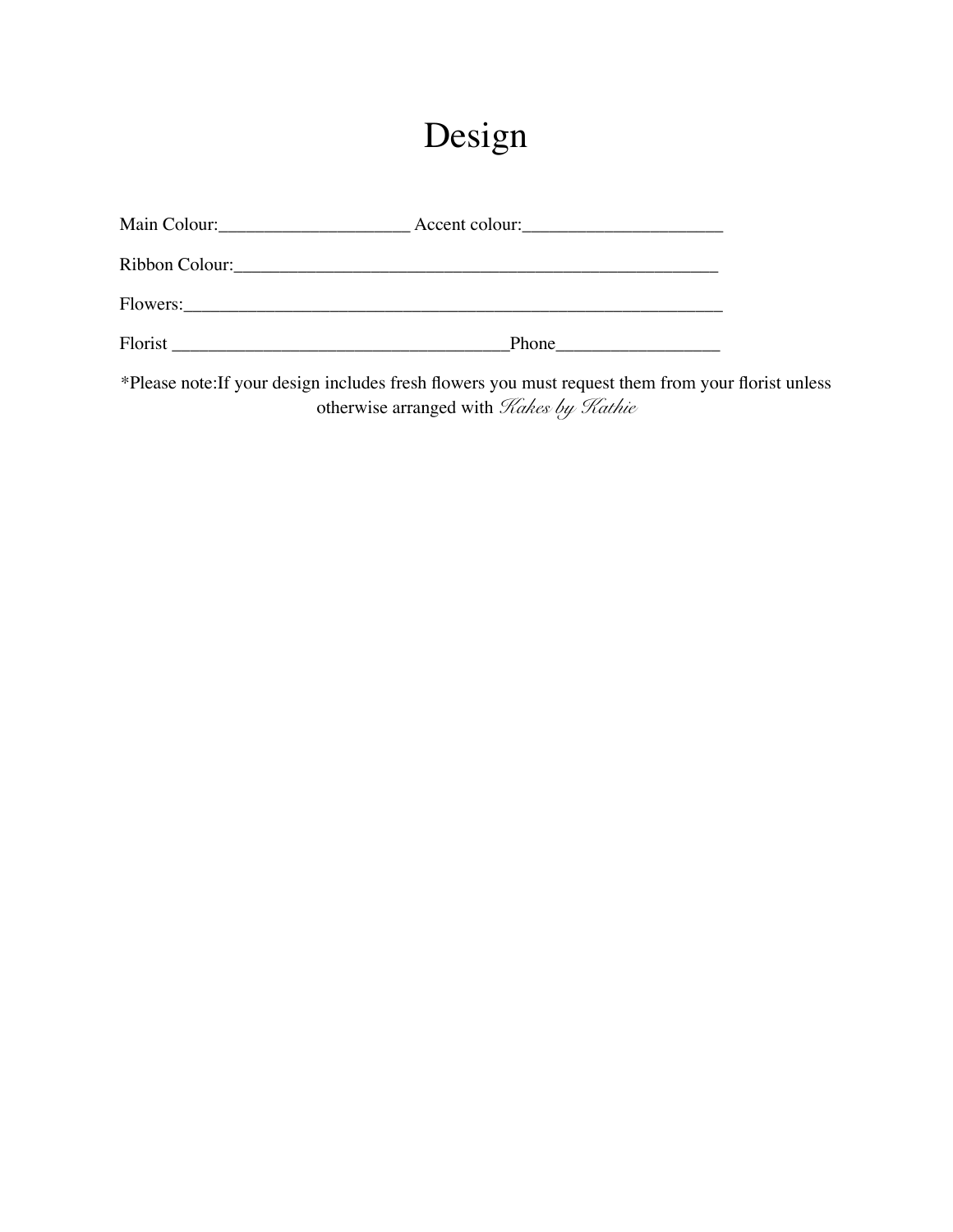#### Please initial boxes

- $\lceil$  | 1 A non-refundable booking fee of 50% is required to consider this an order and contract for services to be rendered in your behalf. Booking fee will be applied to the total cost of the cake and the remaining balance is due two (2) weeks prior to the event. Orders less than \$300 or within 2 weeks of event date require payment in full to book and confirm. Any changes to this order must be made no later than two (2) weeks prior to event date. Change of event date will result in forfeit of booking fee. If order is cancelled the total cake cost is non-refundable. All payments are **nonrefundable** and **non-transferable** under **any** circumstances including, but not limited to, change of event date, an act of God, pandemic or natural disaster. Contract will be void for non-payment and the customer must make other arrangements for a cake if final payment is not received by (2) two weeks prior to event.
- $\lceil \cdot \rceil$  The date of your final payment is the final date for any increases of size, style or flavour of the cake. Any changes requested after this date cannot be guaranteed and maybe subject to additional charges. Order CANNOT be decreased under any circumstances but may increase upon availability. NO DESIGN CHANGES CAN BE MADE WITHIN 2 WEEKS OF EVENT DATE.
- $\lceil \frac{3}{2} \rceil$  All rental items will be for a three (3) day period. The day of the event and up to two (2) days after. A late fee of \$150.00 per day will be imposed for each day the items are late. Should any parts be not returned or damaged in any ways, the renter will be responsible for the cost of replacing the entire item (i.e. cake stand, cake plates and/or pillars, etc.). Full replacement value will be charged to the client if items are not returned with (5) five days of due date in addition to any late fees. A \$250 retrieval fee will be charged on any rental items left at venue. Rental items are to be returned to Kakes by Kathie, 2655 Pandosy St., Kelowna, B.C. Note that no returns can be made on Sundays and holidays.
- [\_\_]4 In the case of fresh flower usage on the cake, the responsibility of the flower safety and safe food practices will rest with the florist and **not with** *Kakes by Kathie*. You acknowledge that fresh flowers are not a food product and may contain pesticides, insects, dirt or other contaminants. FRESH CALLA LILIES AND HYDRANGEAS CANNOT BE USED ON YOUR CAKE.
- [15] The colours blue and purple or any shade of these colours cannot be guaranteed.
- [\_\_]6 The clients authorizes *Kakes by Kathie* to use discretion and make design changes as deemed necessary.
- [\_\_]7 We are not responsible for any damage to the cake after setup is complete. You are responsible for providing an appropriate and secure table and environment for the cake(s). Cakes are heavy and require a level and sturdy table with optimal room temperature of 24 degrees Celsius or below. If you or your representative elect to pick up and set up the cake, you assume all liability and responsibility for the condition of the cake once it leaves our possession. Outdoor events and boat venues there is no guarantee.
- [\_]8 Our products may contain or come in contact with milk, wheat, nuts, soy and other allergens. We are happy to offer gluten free and vegan options but can never guarantee cross contamination. You agree to notify your guests of this risk and hold us harmless for allergic reactions.
- [\_\_]9 The client will provide clear driving instructions to location and inform *Kakes by Kathie* of any adverse road hazards and/or obstacles that may hamper the delivery and quality of finished cakes. (PLEASE NOTE: excessive jarring due to "pot holes ", road construction , cattle guards or unseen road conditions, will damage the finished product to an unstable and undesirable state.) Please also advise us to steep inclines or hills for proper delivery of your cake.
- [\_]10 In case of an unavoidable occurrence and/or circumstances beyond our control which result in damage to or nondelivery of the cake, *Kakes by Kathie* will not be held liable for more than the price of the cake described in this order.
- [ $\Box$ ]11 We photograph our cakes and we reserve the right to use any photographs for display or promotion without compensation to you.